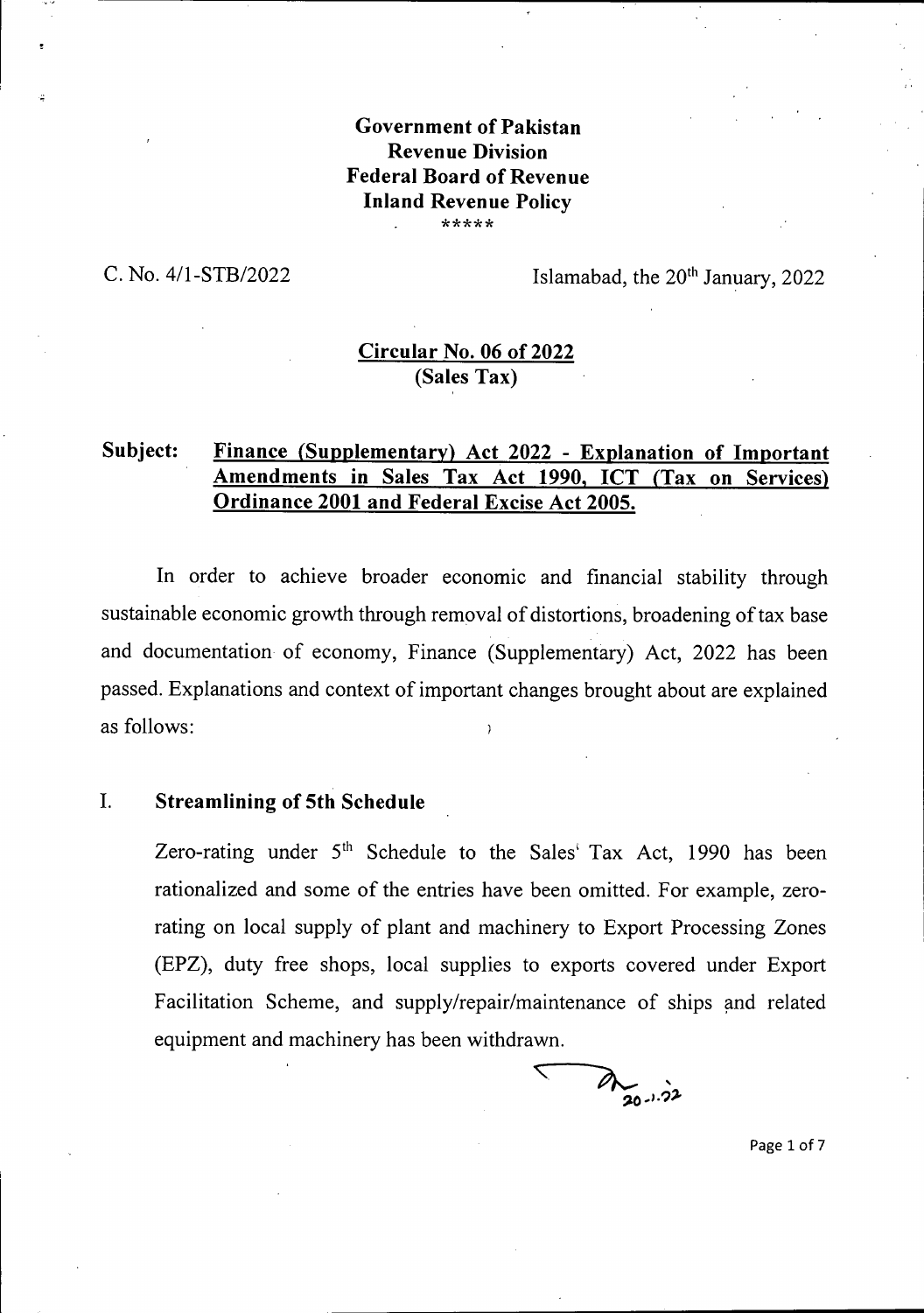On the other hand, zero-rated regime at import stage is introduced for drugs registered under the Drugs Act, 1976. Pharmaceutical goods and their raw materials were earlier exempt from Sales Tax; as a result, most of the supply chain was undocumented. This had led to misuse of this facility and revenue leakages. Moreover, the sector had absorbed tax paid on various inputs including packaging material and utilities. These input taxes became part of cost and were passed on to patients. In order to address these issues, pharmaceutical products are made zero rated and any tax paid on their inputs are made refundable. This measure will bring transparency to the sector and help FBR in documenting the entire supply chain. It will also help the government in controlling and reducing the price of pharmaceutical goods. In order to process the refund claims of this sector, a refund module on the pattern ofFASTER is devised. Zero-rating to crude oil, which was withdrawn through Finance Act, 2021 has also been restored.

#### II. **Streamlining of 6th Schedule**

For the purpose of tax rationalization and broadening of tax base, while retaining exemptions on essential food items, basic healthcare and education, a number of exemptions from Table-1 of the Sixth Schedule to the Sales Tax Act, 1990 have been withdrawn. The goods on which GST at standard rate has been imposed can be broadly categorized as imported/branded food items or plant and machinery and industrial inputs. Imported live animals/poultry, imported meat/uncooked poultry, imported eggs, imported seeds and various types of agriculture equipment, plant and machinery of green field industries are some of the items which are now brought in to the standard regime.

Mr. 1.22

Page 2 of <sup>7</sup>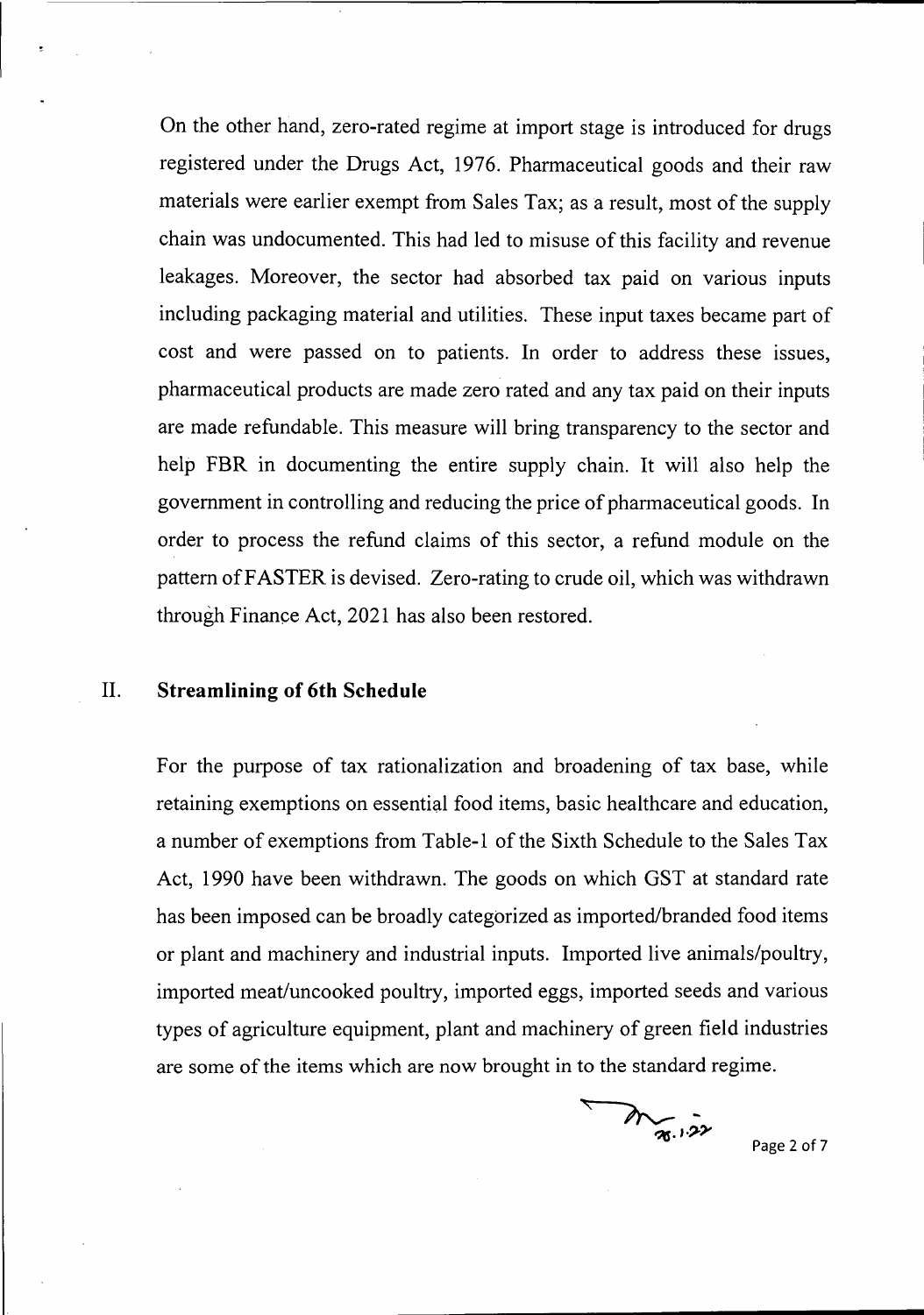Through new insertion in Table-2 of the Sixth Schedule, local supply of food items like cereals, meat, poultry, vegetable, fruits, eggs etc. has been exempted from the levy of sales tax. Similarly, supplies of locally manufactured laptop and newspapers are also exempt. Exemption on local supply of sugar cane has also been provided. On the other hand, some of the existing exemptions available in Table-2 have been withdrawn on raw cotton, whey and sausages (sold other than retail packaging), match-boxes among others. Furthermore, before Finance (Supplementary) Act, 2022, bread, sheermal, vermicillies, bun and rusk sold at all bakeries and sweet shops were exempt by virtue of S. No. 7 of the Table *ibid.* However, the said provision has now been amended, whereby tax at standard rate has become chargeable on these items when they are sold in bakeries, restaurants, food chains and sweet shops falling under the category of Tier-1 Retailers.

Exemption to various plants, machinery and equipment, often involving huge tax expenditure, are available under Table-3 of the Sixth Schedule. Some of these exemptions have been withdrawn.

## III. **Streamlining of 8th Schedule**

Eight Schedule to the Sales Tax Act, 1990, provides rates lower than standard rate of GST and before Finance (Supplementary) Act, 2022 a wide array of rates ranging from 1% to 16.9 % were available under the said Schedule. This caused distortion in the tax system. The differential rates were difficult to administer and open to misuse. Eighth Schedule has now been streamlined and a number of reduced rates and concessionary regimes have been withdrawn bringing these goods under standard regime.

 $27$  Page 3 of 7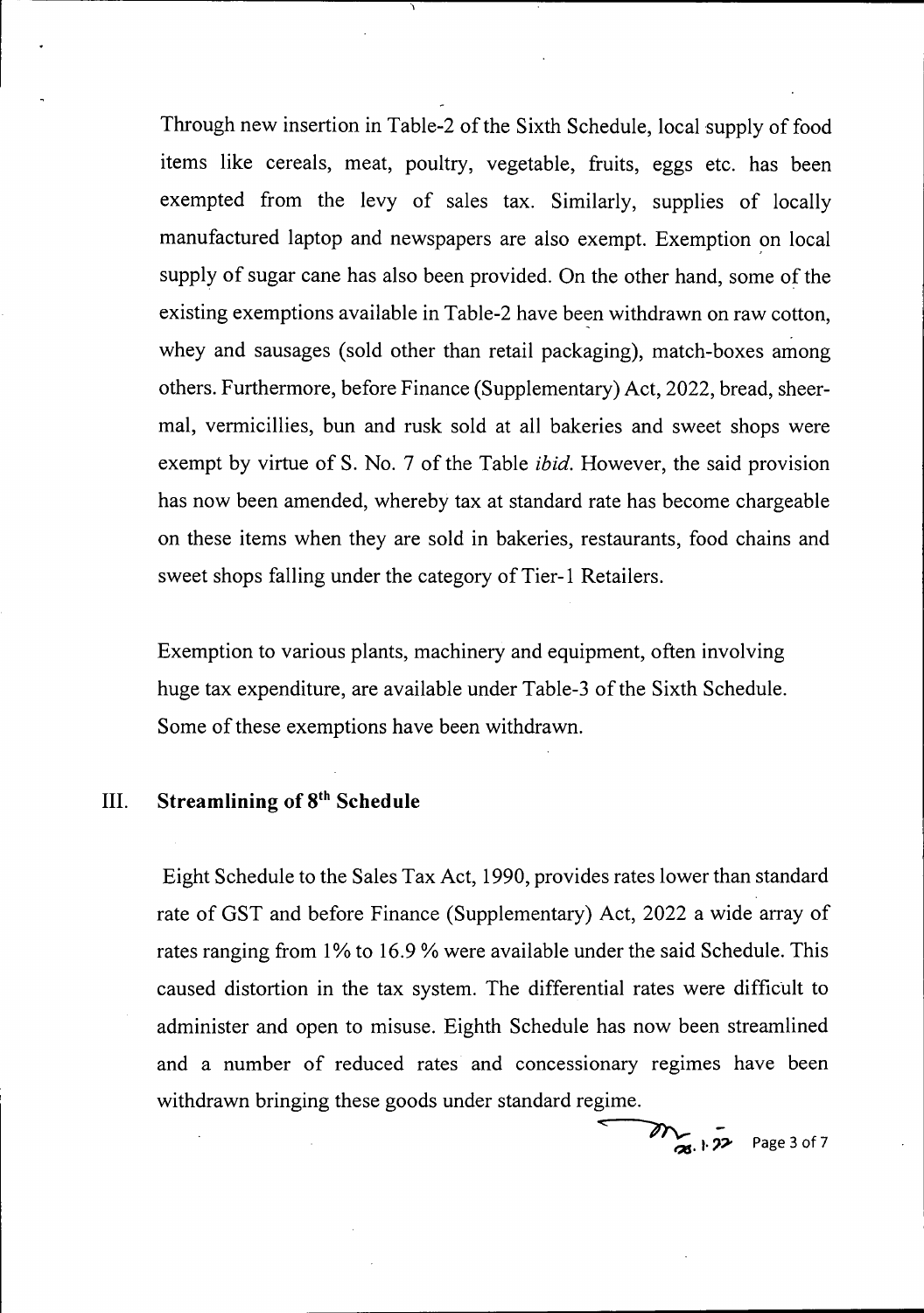## **IV. Rationalizing 9th Schedule**

The rate of Sales Tax on cellular/mobile devices are specified under the provisions of Table-2 of Ninth Schedule to the Sales Tax Act, 1990. The rates ofhigh-end mobile devices (exceeding 200 US\$) imported in CBU condition were chargeable to fixed sales tax ranging from Rs. 1,740 to Rs. 9,270 per device. There was little justification for reduced rate on import of expensive/ high-end branded mobile devices. Therefore, tax  $\omega$  17% ad valorem has been introduced for imported mobile devices valuing more than US\$ 200.

## V. **Other Important Amendments**

- For the purposes of documentation, competitiveness and fair tax regime for all the earlier threshold for cottage industry of rupees ten million has been reduced to eight million annual turnover from all supplies. (i)
- (ii) Exemption has been retained for imported fruits and vegetables from Afghanistan.
- (iii) Person whose deductible tax under section 236G/236H of the Income Tax Ordinance 2001 has exceeded a threshold as may be specified by the Board has also been included in a definition of a Tier-1 retailer.
- (iv) Board has been empowered to include/exclude any item from the Third Schedule
- (v) A new Directorate General for Digital Invoicing and Analysis has been provided in the Act.
- (vi) Through amendment in section 33, sealing of business premises has been provided in case of violation of section 9A of section 3 and section

 $20.122$  Page 4 of 7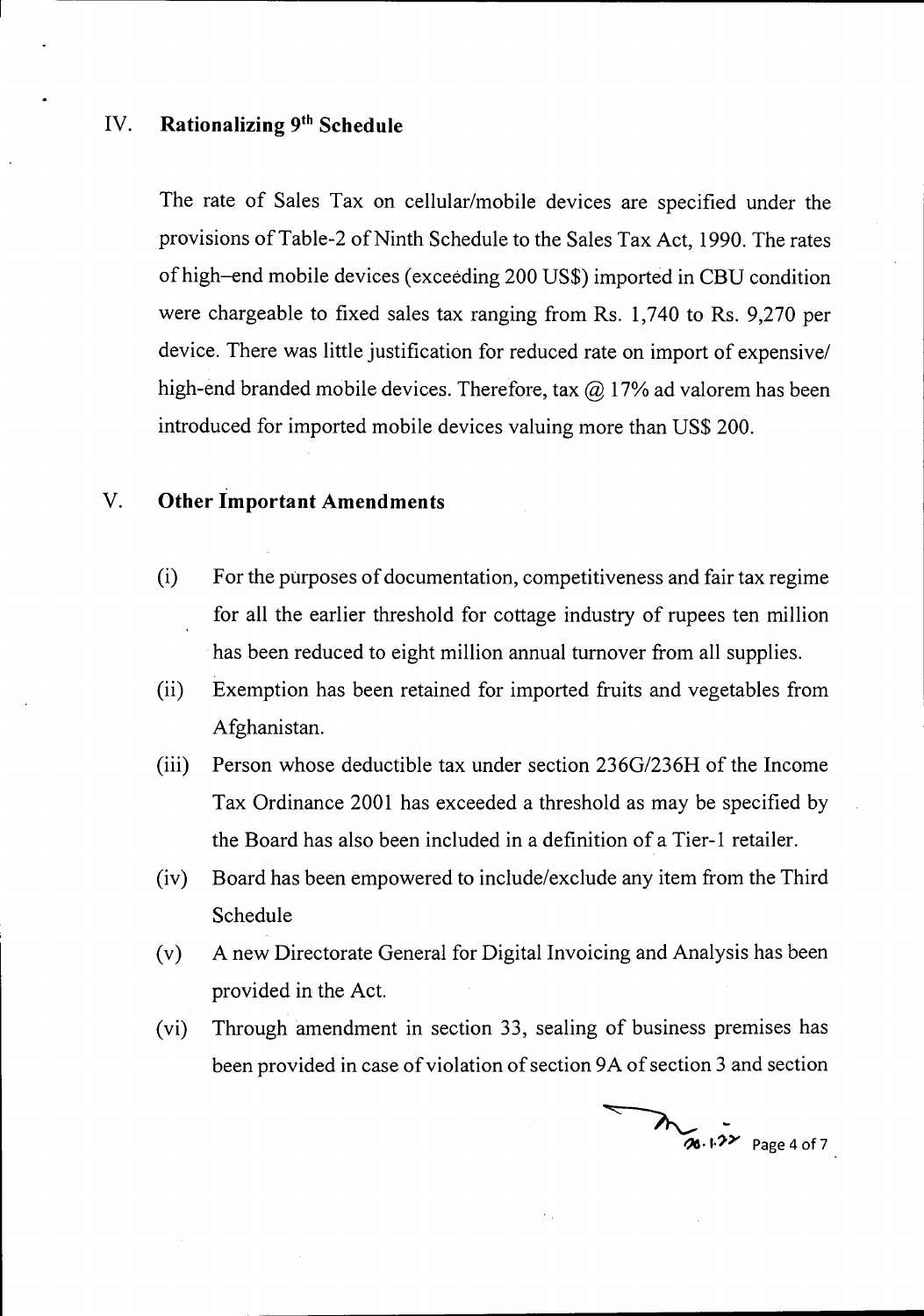40C or in case of non-integration with the computerized system of the Board.

- (vii) Sugar has been excluded from the purview of Third Schedule with effect from 1st December, 2021.
- (viii) In order to facilitate general consumers, the condition ofCNIC has been withdrawn in case of payment made through debit/credit card or digital mode.
- $(ix)$  Under S. No. 61, 62 and 63 of Table-1 of the Eighth Schedule, reduced rate of sales tax on silver, gold and precious metals jewelry has been withdrawn being luxury items which will not affect the common man
- $(x)$  Under S. No. 66 of Table-1 of the Eighth Schedule, the rate of sales tax has been enhanced from 10% to 12%.
- (xi) Reduced rate of sales tax has been retained in respect of locally manufactured hybrid electric vehicles.
- (xii) Personal computers and laptops have been made chargeable to tax  $\omega$ *5%* ifimported in CBU condition.
- (xiii) Rate of sales tax on imported EV in CBU condition has been enhanced from 5% to 12.5%.

Likewise, services liable to tax under ICT (Tax on Services) Ordinance, 2001, are specified in the Schedule to the Ordinance ibid, along with the applicable rates. However, there were a number of notifications in the field wherein, subject to certain conditions, reduced rates were provided in respect of some services. In order to streamline and consolidate the taxable services and their chargeable rates under ICT (Tax on Services) Ordinance, 2001, the existing Schedule was substituted as Table-<sup>1</sup> and a second Table was inserted incorporating the rates earlier notified through SROs at different timings. 2.

 $\lambda$  24.  $\frac{1}{2}$  Page 5 of 7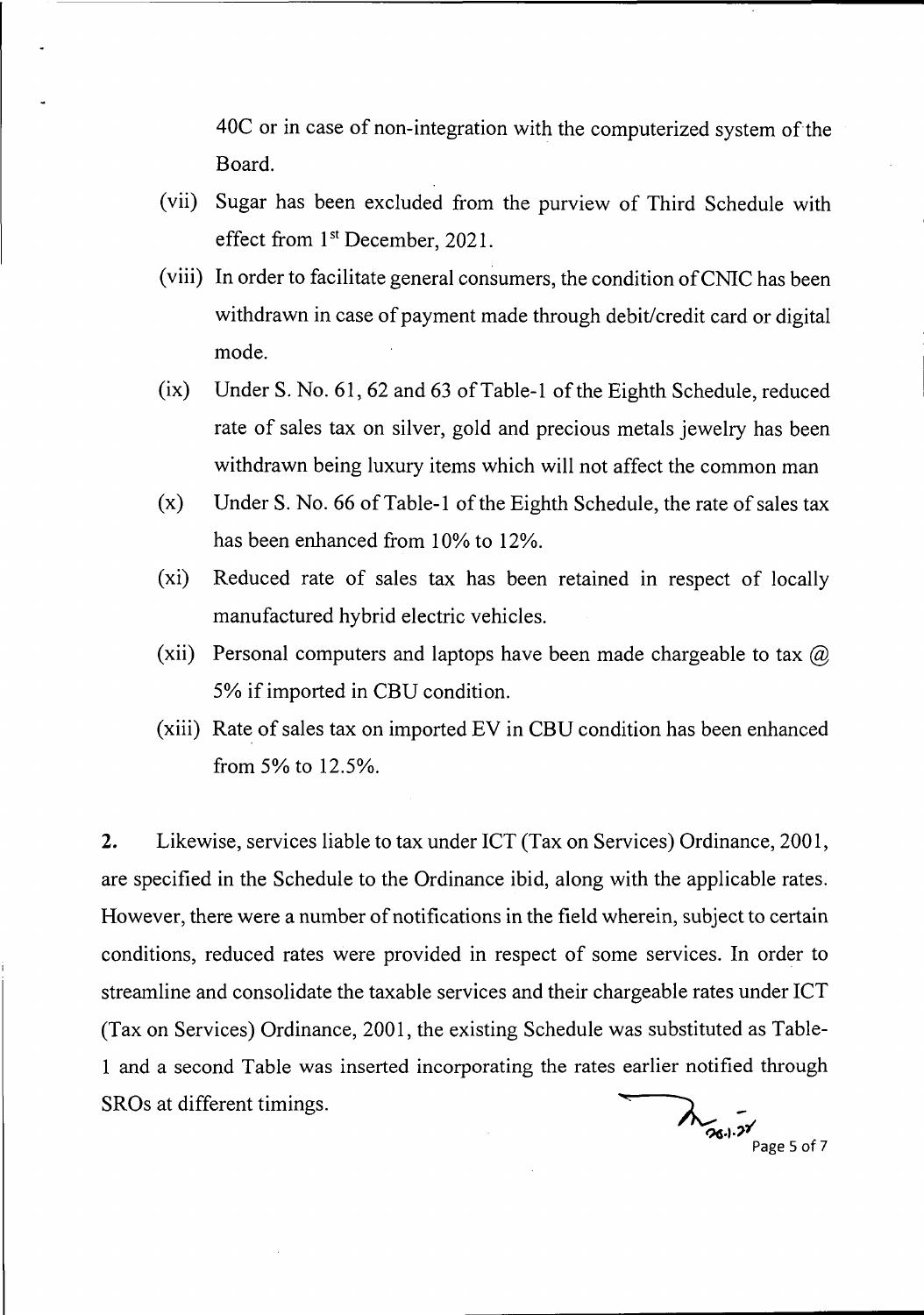Through S. No. 55, 55B, 55C and 55D of Table-1 of the First Schedule to the Federal Excise Act, 2005, the rates of FED on imported, locally manufactured motorcars/SUVs, imported and locally manufactured double cabin are <sup>|</sup> provided respectively. In order to rationalize the existing rates of FED on vehicles, the following increase in the various slabs has been made: **3.**

| #   | <b>Description of Goods</b>                                          | Previous rate of<br><b>FED</b>                                             | <b>Current rate</b><br>of FED |
|-----|----------------------------------------------------------------------|----------------------------------------------------------------------------|-------------------------------|
| 55  | Imported motor cars, SUVs<br>and other motor vehicles:               |                                                                            |                               |
|     | (a) of cylinder capacity up to<br>1000cc                             | 2.5% ad val                                                                | No change                     |
|     | (b) of cylinder capacity from $\vert$ 5% ad val.<br>1001cc to 1799cc |                                                                            | $10\%$ ad val.                |
|     | (c) of cylinder capacity $25\%$ ad val.<br>1800cc to 3000cc          |                                                                            | 30% ad val.                   |
|     | (d) of cylinder capacity<br>exceeding 3001cc                         | 30% ad val.                                                                | $40\%$ ad val.                |
| 55B | Locally manufactured<br><sub>or</sub><br>assembled motor cars, SUVs: |                                                                            |                               |
|     | (a) of cylinder capacity up to<br>1300cc                             | $(a)$ (i) upto<br>$1000cc - 0\%$<br>$(ii)$ 1001 $cc$ to<br>$2000cc - 2.5%$ | 2.5%                          |
|     | (b) of cylinder capacity from<br>1301cc to 2000cc                    | $2.5\%$ ad val.                                                            | 5% ad val.                    |
|     | capacity<br>(c)<br>of cylinder<br>2001cc and above                   | 5% ad val.                                                                 | $10\%$ ad val.                |

Page 6 of 7

**ACTION**